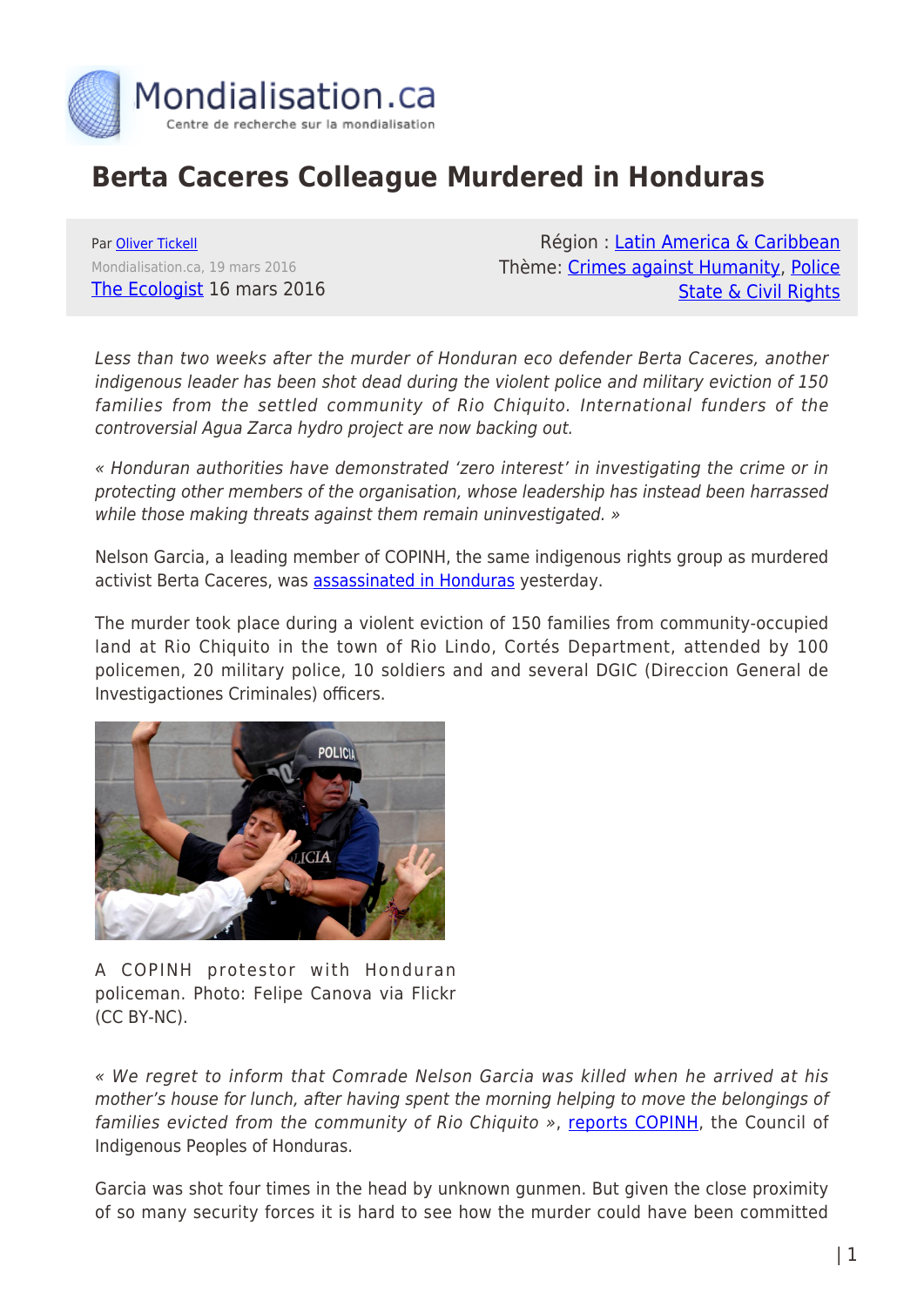other than with official support, complicity, collusion or participation.

The eviction began early yesterday using tractors and heavy machinery to destroy wooden houses where the families had lived for nearly two years. The tractors were also used to destroy community gardens and crops of cassava, sugar cane, banana and corn.

« These attacks today are in addition to the large number of threats, attacks, killings, intimidation and criminalization directed against COPINH », according to a statement. « All these attacks are part of a plan of extermination against our organization and we call on the national and international levels to fight the same solidarity. »

Long history of official violence

Nelson Garcia was an active member of COPINH, a leader of the Rio Chiquito community and a defender of its right to remain in its communal living space. COPINH has been active in the area for 22 years undertaking advocacy, construction work and community defence activities.

He is now the third COPINH leader to be killed, along with numerous other members and activists. Berta Caceres's fellow Copinh leader Tomás García was shot dead by a military officer in a protest in 2013.

Since the murder of Caceres in La Esperanza on 3rd March, says COPINH, Honduran authorities have demonstrated « zero interest » in investigating the crime or in protecting other members of the organisation, whose leadership has instead been harrassed while those making threats against them remain uninvestigated.

In another incident security guards at the controversial four-tier Agua Zarca hydroelectric project on the Rio Gualcarque threatened demonstrators with live shotgun blasts. Fortunately no injuries resulted on that occasion.

The murders of community activists at Rio Chiquito are just a small part of a much wider pattern of violent attacks against human and environment rights activists in Honduras that followed the US-backed 2009 coup d'etat that overthrew the progressive left wing government of Manuel Zelaya.

Over 100 campaigners were killed in Honduras between 2010 and 2014, according to Global Witness in its study '*[How Many More?](http://www.globalwitness.org/howmanymore)'*. It said a disproportionately high number of them were from indigenous communities who resisted development projects or the encroachment of farms on their territory.

Agua Zarca backers withdraw their support

The assassination of Berta Caceres, and now Nelson Garcia, has focused international scrutiny on the Honduran government and supporters of projects like the Agua Zarca dam project.

[China's Sinohydro](http://eng.sinohydro.com/) and the World Bank's private sector arm, the International Finance Corporation, had already pulled out of the project before Caceres's murder. [They have now](http://www.internationalrivers.org/blogs/227/european-funders-suspend-support-for-agua-zarca-dam) [been followed](http://www.internationalrivers.org/blogs/227/european-funders-suspend-support-for-agua-zarca-dam) by FMO, the Dutch development financier, which today decided to« suspend all activities in Honduras, effective immediately » and withdraw its \$15m loan offer.